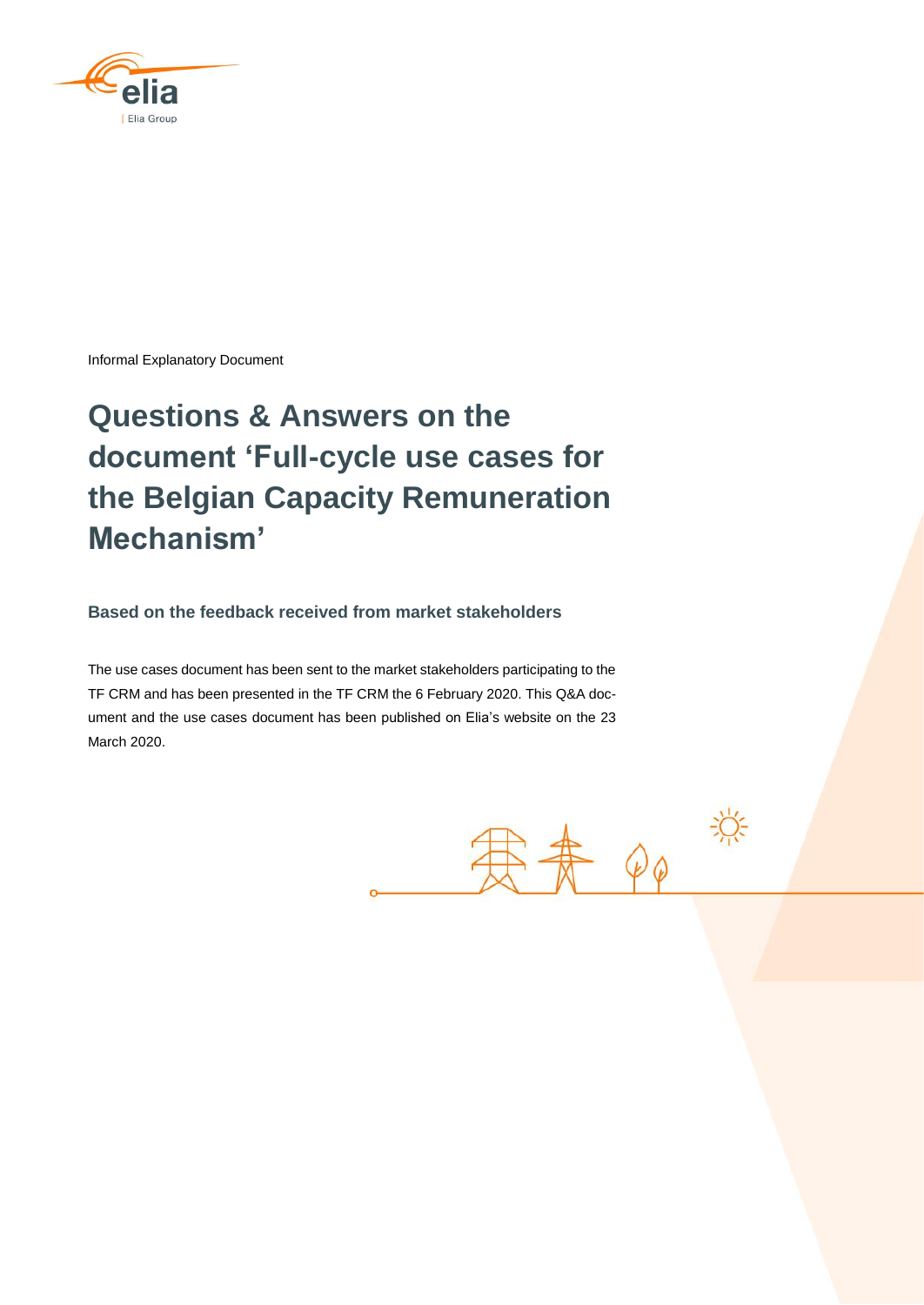# **Introduction**

This document summarizes the feedback received by Elia from the market on the document provided by Elia after the presentation of the use cases document in the TF CRM of 6 February 2020. For the sake of comprehension, some questions may have been rephrased without changing their content in order to make sure that they could be understood by all market actors in a stand-alone manner.

The answers provided in this file often start with a theoretical reminder which refers to what has been written in the Market Rules<sup>1</sup> as some concepts inherent to the CRM are sometimes mixed through these questions.

Finally, an erratum is given at the end of the file to list the mistakes found in the use cases document and correct them.

Like the use cases document itself, this document only provides non-official information and guidance to interested parties. It is no formal deliverable related to the CRM. Also, being based on the draft market rules and methodologies published so far on Elia's website, it may also happen that the provided answers may not comply with the future final market rules and methodologies.

# **Questions & Answers**

1) Question related to the Prequalification Process and the positive technical agreement versus the CRM Candidate-DSO agreement

Use case 2: in the use case 2 relating to a new DSR with a Nominal Reference Power of 15 MW, this DSR is described as an Elia client whereas it should be considered that with such Capacity (15 MW in this case), this DSR will be a DSO client. Why does the use case refer to both a positive technical agreement (applicable for an Elia client) and to a CRM Candidate – DSO agreement (applicable for a DSO client)? Should it not be limited to a CRM Candidate – DSO agreement?

#### Answer Elia

In cases of DSR connected to DSO grid, ELIA indeed only requires a signed CRM Candidate – DSO agreement. Implicitly, the possibility to connect such capacity to DSO-grid is verified as one of the conditions covered by this agreement prior to the confirmation sent by the DSO to ELIA. A positive technical agreement delivered by ELIA is only required for capacities subject to the connection process to the transmission grid as described in the Federal Grid Code.

<sup>&</sup>lt;sup>1</sup> The draft version of the Market Rules was published in December 2019 on Elia's website. It is available at the following link : [https://www.elia.be/-/media/project/elia/elia-site/ug/crm/20191125\\_crm-market-rules-pro](https://www.elia.be/-/media/project/elia/elia-site/ug/crm/20191125_crm-market-rules-proposal_v2.pdf)**[posal\\_v2.pdf](https://www.elia.be/-/media/project/elia/elia-site/ug/crm/20191125_crm-market-rules-proposal_v2.pdf)**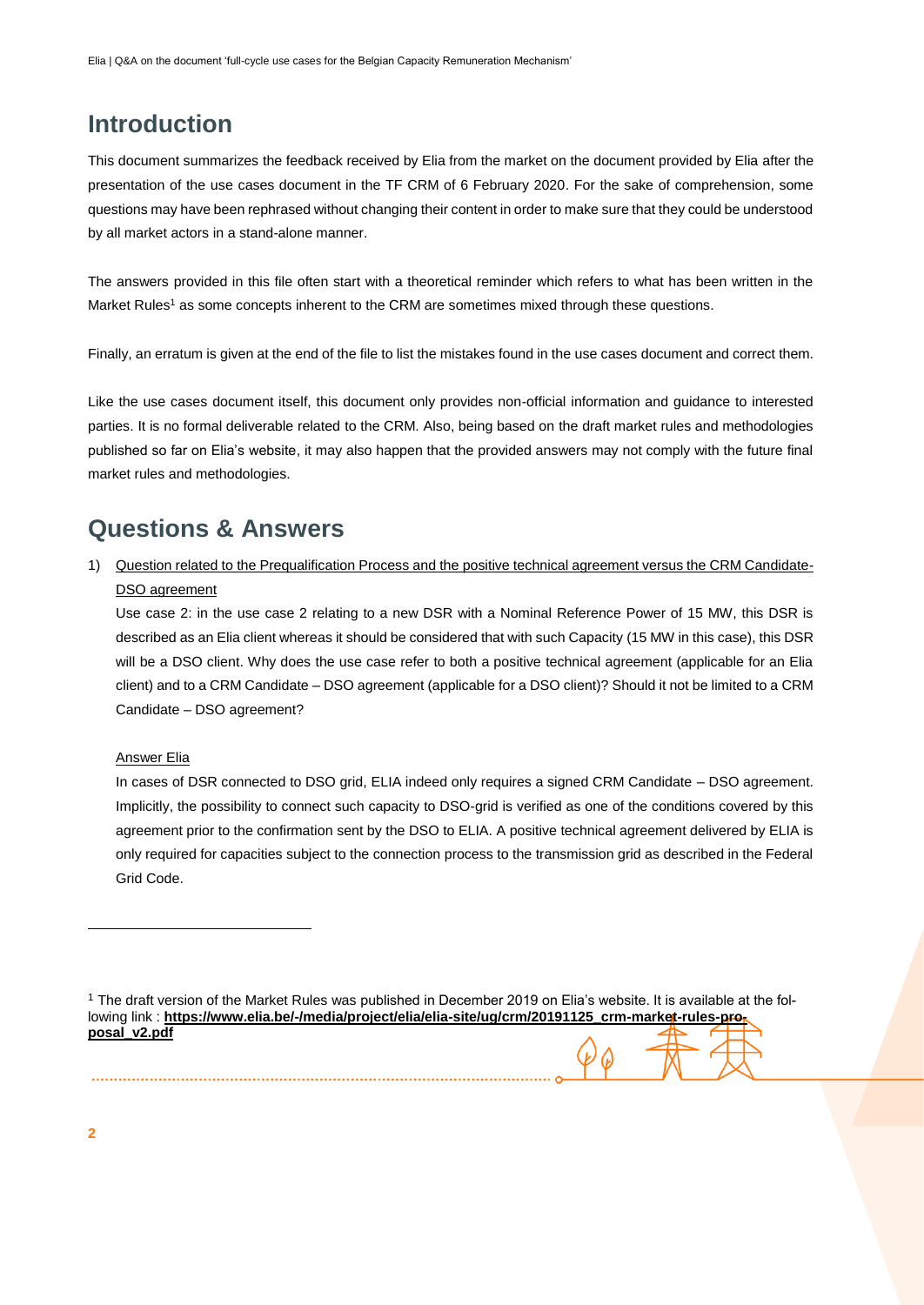#### 2) Question concerning the Prequalification Process and the choice of the Derating Factor

Use case 2: why shall a client (in this case a DSR unit with a Nominal Reference Power of 15 MW) choose a derating factor of 0,3?

#### Answer Elia

The choice of the Derating Factor is always associated to the Service Level Agreement Category (SLA Category) selected by the Capacity Provider Energy-Constrained CMU itself. The SLA Category depends thus on the amount of hours during which the CMU assumes to be 100% available at 100% of its Reference Power (and therefore to be contributing fully to adequacy). The Derating Factor happens to be equal to 0,3 and in this case, it is therefore linked to the SLA Category of the CMU. Still, the value of 0,3 has been in this case assigned arbitrarily for the sake of the example.

## 3) Question concerning the Nominal Reference Power of a CMU and the choice of SLA/Derating Factor for an Energy Constrained CMU during the Prequalification Process

Use case 4: in this case, 20MW of Battery are added to 40 MW of DSR/Gen to get 60 MW of reference power, in principle (if a choice is made of not opting out for part of the capacity) eligible as Nominal reference power, targeting so a SLA of 4h. Should these MW not be considered as complementary to each other in the sense that the battery and the DSM units would be put together to fulfill the obligations (= SLA Hours) of the CMU? Should we see it as the 20 MW of the battery aggregated with an equivalent capacity for the DSM units to reach a Nominal Reference Power of 20 MW and not summed up?

#### **Answer Elia**

First, in the use case 4, the pool of 4 Delivery Points is considered entirely as Additional given that some of its Delivery Points are Additional. The Nominal Reference Power of the additional Delivery Points of the CMU (equal to 40 MW) is thus declared. These Delivery Points will only get the status of Existing at the end of the pre-delivery monitoring process (the Delivery Points will start to be measured at the end of it). In contrary, the Delivery Point linked to the battery already has an Existing status and can therefore already be measured by ELIA at the time of the Prequalification Process.

Secondly, a Nominal Reference Power is defined per Delivery Point and the Nominal Reference Power of the CMU is actually the sum of the Nominal Reference Power of the Delivery Points. It does not matter whether some of these Delivery Points are injecting energy into the grid whereas others are reducing their consumption as Demand Response Delivery Points.

Thirdly, the CMU is considered as energy constrained and in case of Energy-Constrained CMU, the CRM Candidate must select a SLA linked to a Derating Factor. The SLA is chosen by determining the amount of SLA Hours during which this CRM Candidate expects to be available at 100% (or in other words fully contributing to adequacy). This means that it is the CRM Candidate himself who defines for his CMU when its volume will be considered as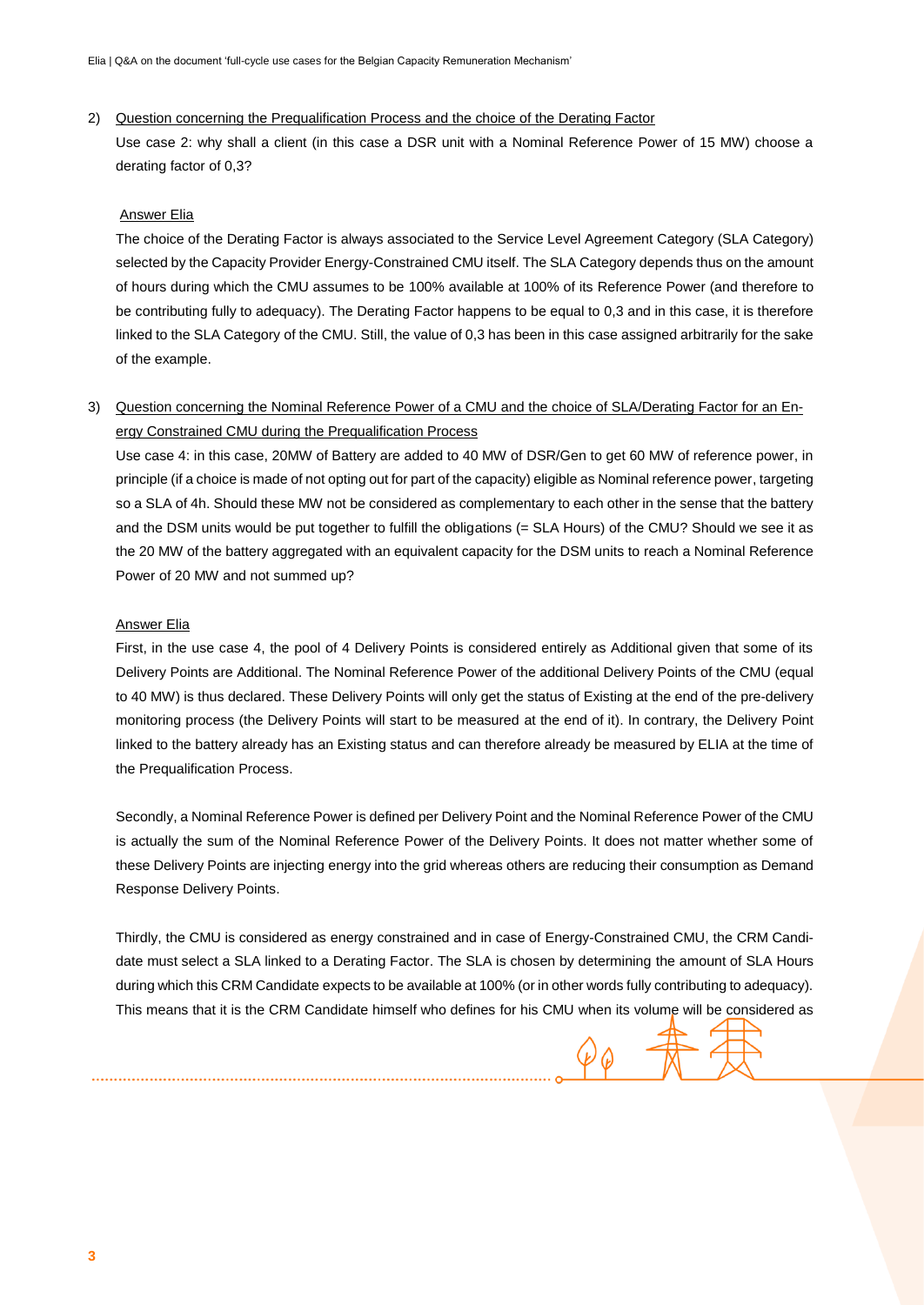available and for how long (in hours). This CRM Candidate is free to activate any Delivery Point in its pool in order to fulfill its obligations and provide its Obligated Capacity during its SLA Hours and not during every single AMT Hour of its Capacity Contract Duration.

In the use case 4, the CRM Candidate thinks initially that it will be able to meet its requirements thanks to his pool of Delivery Points as it himself selected an SLA of 4 hours. If the CRM Candidate feels that it will not be able to meet his obligations, it always has, upfront the possibility to reduce its Contracted and Obligated Capacity with a Transaction on the Secondary Market. This is actually what happens in the use case 4.

4) Question concerning the choice of the SLA of the CRM Candidate and its obligations during its SLA Hours as Energy- Constrained CMU announced during the Prequalification Process

Use case 4: is it correct to understand that the battery with a Nominal Reference Power of 20 MW shall have a duration of energy supply of 4 hours VS a power capacity of 80 MWh in order to be eligible for an SLA of 4 hours for the pool having a Nominal Reference Power of 60 MW?

#### Answer Elia

In case of an Energy Constrained CMU, the CRM Candidate must select a SLA linked to a Derating Factor. This SLA is chosen by the CRM Candidate at the level of the CMU and not at the Delivery Point level. Moreover, this SLA defines an amount of hours (its SLA Hours) during which the CRM Candidate will have to fulfill its obligations: this means that the CMU of CRM Candidate will have to present an Available Capacity equal to its Obligated Capacity during its SLA Hours. Still, the battery (with a status of existing), one of the Delivery Points part of the CMU of the CRM Candidate, presents a Nominal Reference Power of 20 MW and deals with the Derating Factor (0,3) linked to its SLA. It means that it will be remunerated the whole Capacity Contract Duration for its Eligible Volume (0,3\*20 MW = 6 MW), in the event that the CRM Candidate was awarded for his entire Eligible Volume, but that it will possibly have to ensure its Nominal Reference Power of 20 MW during (but only during) the SLA Hours. The Delivery Points from which the Capacity comes from do not actually matter as long as the CMU fulfills its obligations. The CRM Candidate should ensure that the Delivery Point linked to the battery is able to provide 20 MW during the selected SLA Hours although it may not be activated (i.e. actually injecting the energy in the grid) during these SLA Hours. Availability in itself is sufficient.

Finally, the Nominal Reference Power of the battery will only be checked during one quarter hour during the Prequalification Process & pre-delivery monitoring process to ensure its availability but not during the full duration of its SLA. The Capacity Provider is, however, beholden to the obligation of the CMU's SLA category and will be penalized if they fail to respect it.

#### 5) Question on the Opt-Out Volume of the CRM Candidate and its link to the SLA chosen

Use case 4: is the Opt-Out Volume subject to a limitation to the SLA Hours of the CMU? If the battery with a Nominal Reference Power has an SLA of 2 hours, could it deliver 10 MW during 4 hours and match the SLA

 $\varphi_{\varphi}$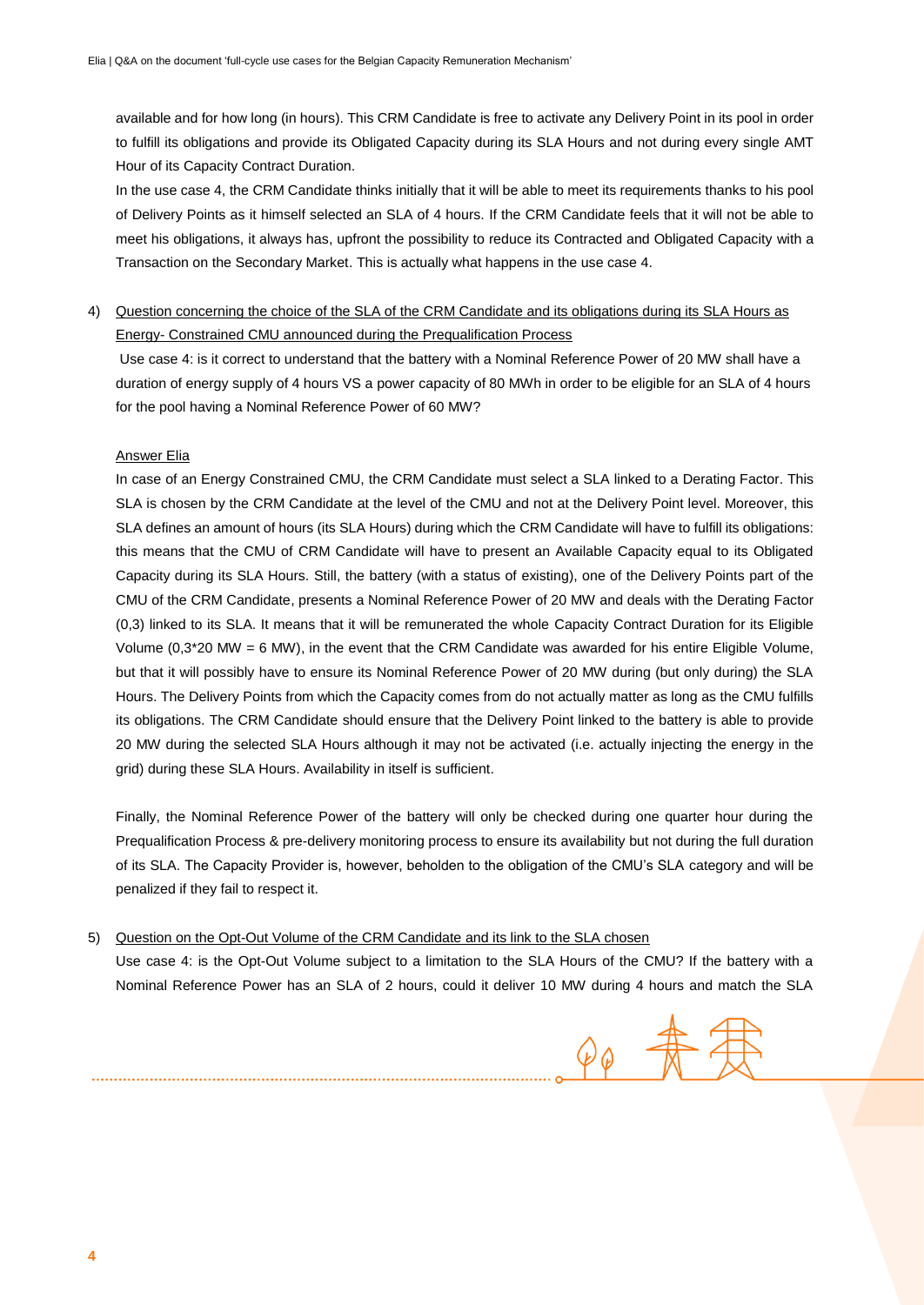requirements of the CMU? If it were well the case, what would be the advantage of an opt-out compared to reducing the Nominal Reference Power with 10 MW?

#### Answer Elia

In the use case 4, the CMU is composed of various Delivery Points. 3 out of the 4 Delivery Points of the CMU are additional so that the entire CMU is considered as Additional. Only the battery is existing and can therefore provide a Nominal Reference Power that can already be metered, whereas the other Delivery Points are only able to declare their Nominal Reference Power. Eventually, their Nominal Reference Power will be measured when they become existing at the end of the pre-delivery monitoring process.

On the other hand, the SLA is selected by the CRM Candidate for the CMU and the Opt-Out Volume is applicable to the entire CMU as well. Once chosen, a SLA is a commitment of the Capacity Provider, for its CMU, to deliver the required Obligated Capacity on a pre-defined amount of hours (its SLA Hours). The SLA and the Derating Factors of the CMU are therefore not directly related to a specific Delivery Point of the CMU. It is also impossible that the battery, being included in the CMU, ends up with a different SLA than it would have in case of individual participation (since the SLA is determined by the CRM Candidate).

The Obligated Capacity of an Energy-Constrained CMU such as in the use case 4 is nevertheless based on its Reference Power meaning that the Opt-Out Volume of this CMU is already withdrawn from its Nominal Reference Power<sup>2</sup> and will therefore not be part of the monitoring during the SLA Hours of the CMU. Again, the CMU as a whole will be expected to deliver Capacity according to its commitment in its Capacity Contract but the pool can decide to activate its Delivery Points the way it wants.

Opting-out can for instance be a way, for a CMU, to adapt its Eligible Volume in case it is not possible to express the characteristics of its CMU through an available SLA and associated Derating Factor. Another possibility, not requiring opt-out, would of course to adapt the DPs in its portfolio so as to be in line with its SLA and associated Derating Factor.

Since this CMU has opted out in Y-4 without a notification for closure, its Opt-Out Volume, announced during the Prequalification Process, will be considered 'IN' (meaning that this volume is considered to contribute to adequacy). It will therefore not be able to use it on the Secondary Market ex ante, during its SLA Hours. Indeed according to the formula:

 $2$  As a reminder, the Reference Power of a CMU is equal to its Nominal Reference Power – Opt-Out Volume.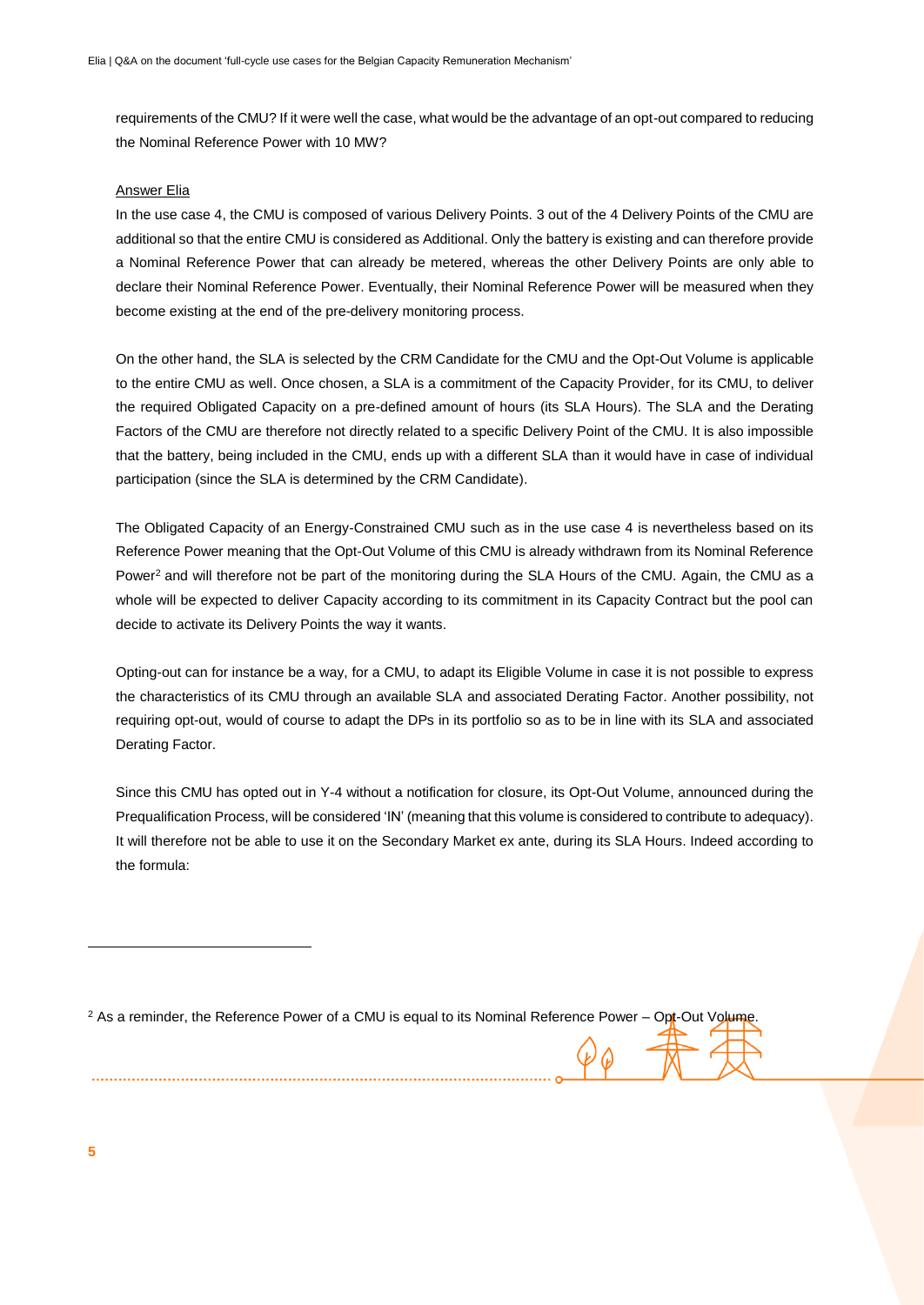•  $Max(0; [Nominal Reference Power (CMU, t) - [<sup>Total Contracted Capacity(CMU,t)</sup>]$  $Derating Factor (CMU, t)$ OptOut Volume<sup>3</sup>(CMU, t)] \* Last Published Derating Factor(CMU))<sup>4</sup>

Its Nominal Reference Power is equal to 60 MW, its (Total Contracted Capacity/Derating Factor) is still equal to its (Contracted Capacity/Derating Factor) being 50 MW as there have not been Secondary Market Transactions yet. Given that its Opt-Out Volume IN' is equal to 10 MW, its Secondary Market Capacity is equal to 0 MW and this CMU will therefore not be able to trade on the Secondary Market during its SLA Hours ex ante after the Auction.

Still, this CMU realizes during the pre-delivery monitoring process (taking place later in time than the Auction) that it may have difficulties to fulfill its obligations according to its Capacity Contract. It therefore decides to reduce a part of its Contracted Capacity on the Secondary Market for that entire Delivery Period meaning that it ends up with a Total Contracted Capacity smaller than its Contracted Capacity. Therefore, it creates some margin, independently of its Opt-Out Volume, to acquire some Capacity during its SLA Hours ex-ante on the Secondary Market<sup>5</sup>. With a lower Nominal Reference Power, it would not have been able to potentially go on the Secondary Market with its Secondary Market Remaining Eligible Volume.

In any case, a distinction has to be made for the Opt-Out Volume in case it engages into a Secondary Market Transaction ex-post with respect to its Obligated Capacity. Its Secondary Market Remaining Eligible Volume expost would then vary according to whether it relates to its SLA Hours or not:

- During its SLA Hours :  $Max(0; [Proven Available] \cup (CMU, t) Obligated Capacity(CMU, t) 0ptOutVolume(CMU,t)])$
- Outside of its SLA Hours :  $Max(0; [Proven Availableity(CMU, t) Obligated Capacity(CMU, t)])$

In other words, the Obligated Capacity of the CMU outside of its SLA Hours is again not at all equivalent to its Obligated Capacity during its SLA Hours.

 $\varphi$   $\theta$ 

**6**

 $\overline{a}$ 

<sup>3</sup> Reminder of the definition of Opt-Out Volume : (Part of) the Nominal Reference Power of a CMU for which the CRM Candidate formally indicates it is not willing to offer it in the Auction, by the end of the Prequalification Process at the latest as referred to in article 7undecies § 6 of the Electricity Act. This definition comes from the draft proposal of Market Rules published by Elia on its website. It is available at the following link : **[https://www.elia.be/-/media/pro](https://www.elia.be/-/media/project/elia/elia-site/ug/crm/20191125_crm-market-rules-proposal_v2.pdf)[ject/elia/elia-site/ug/crm/20191125\\_crm-market-rules-proposal\\_v2.pdf](https://www.elia.be/-/media/project/elia/elia-site/ug/crm/20191125_crm-market-rules-proposal_v2.pdf)**

<sup>&</sup>lt;sup>4</sup> The Opt-Out Volume in this case has been considered as 'IN' and therefore contributing to adequacy. The result would have been different in case of Opt-Out Volume 'OUT'.

<sup>5</sup> As exposed at the point 5.4. Secondary Market, p. 38 of the use cases document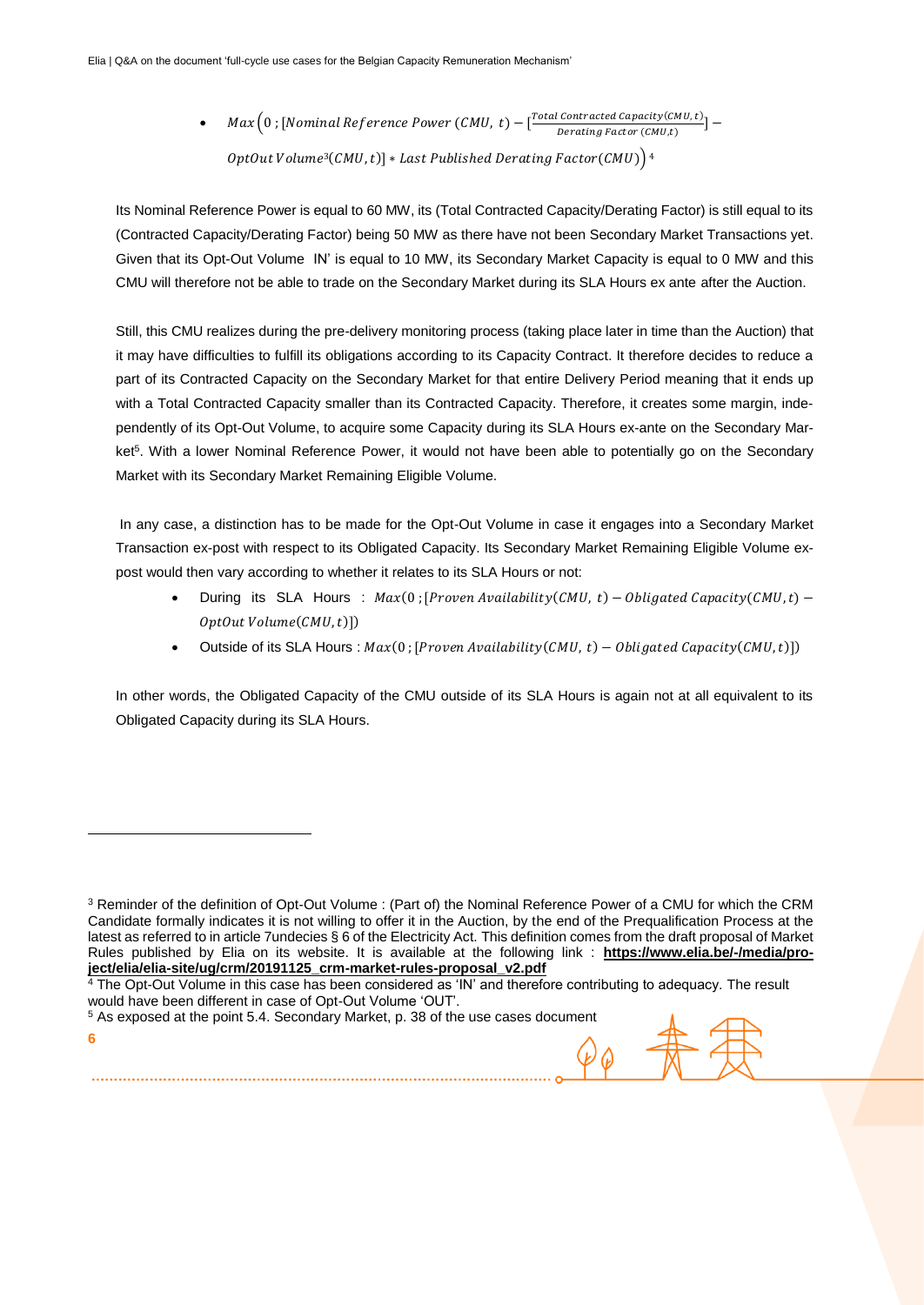Elia | Q&A on the document 'full-cycle use cases for the Belgian Capacity Remuneration Mechanism'

#### 6) Question on the Opt-Out Volume of a CRM Candidate and its contribution to Adequacy

Use case 4: How do Opt-Out Volumes count in the adequacy study? Are they considered as available or not? In other words, are Opt-Out Volumes similar to 0 €/MWh bids (giving you a right to "play" on the secondary market)? Can you ever get a penalty on Opt-Out Volumes (because not delivered in time for instance in case of Additional Capacity)?

### Answer Elia

First, if by adequacy, the study Elia's Adequacy & Flexibility 2020-2030<sup>6</sup> is meant, it should be stressed that it is not this study that determines the CRM volume. Instead, the calculation of the CRM volume is proposed in the first report referred to in Art. 7undcies, §2, of the Electricity Law.

Secondly, the volume to be contracted for the CRM (= Demand Curve) will be determined at last the  $31^{st}$  of March of the year of the Auction whereas Opt-Out Volumes must be notified by CRM Candidates during the Prequalification Process (later in the same year). Opt-Out Volumes will be considered as relevant when assessing the Demand Curve depending on whether they are considered as 'IN/OUT,' meaning IN the market contributing to adequacy or OUT of the market not contributing to adequacy. In other words, Opt-Out Volumes trigger a reduction of the Demand Curve equal to the Opt-Out Volume multiplied by the Last Published Derating Factor if they are considered as 'IN'. In such case, they will not, be allowed to participate to the Secondary Market. Otherwise it may result in a double-counting towards adequacy of the same volume.

Opt-Out Volumes will be considered as contributing to adequacy (and therefore not give Secondary Market access) for the following cases:

- All Opt-Out Volumes announced towards the Y-4 Auction unless these volumes are associated with a definitive notification for closure or structural reduction of capacity in line with Art. 4bis of the Electricity Law
- Opt-Out Volumes announced towards the Y-1 Auction not associated with a notification for closure as referred to in Art. 4bis of the Electricity Law, which have chosen option 'IN'.

Regarding Opt-Out Volume and its impact on the CRM Required Volume<sup>7</sup>:

**7**

<sup>6</sup> https://www.elia.be/-/media/project/elia/elia-site/company/publication/studies-and-reports/studies/13082019adequacy-and-flexibility-study\_en.pdf

<sup>7</sup> More details on Opt-Out Volumes can be found in the draft version of the Market Rules published in December 2019 on Elia's website. It is available at the following link : **[https://www.elia.be/-/media/project/elia/elia](https://www.elia.be/-/media/project/elia/elia-site/ug/crm/20191125_crm-market-rules-proposal_v2.pdf)[site/ug/crm/20191125\\_crm-market-rules-proposal\\_v2.pdf](https://www.elia.be/-/media/project/elia/elia-site/ug/crm/20191125_crm-market-rules-proposal_v2.pdf)**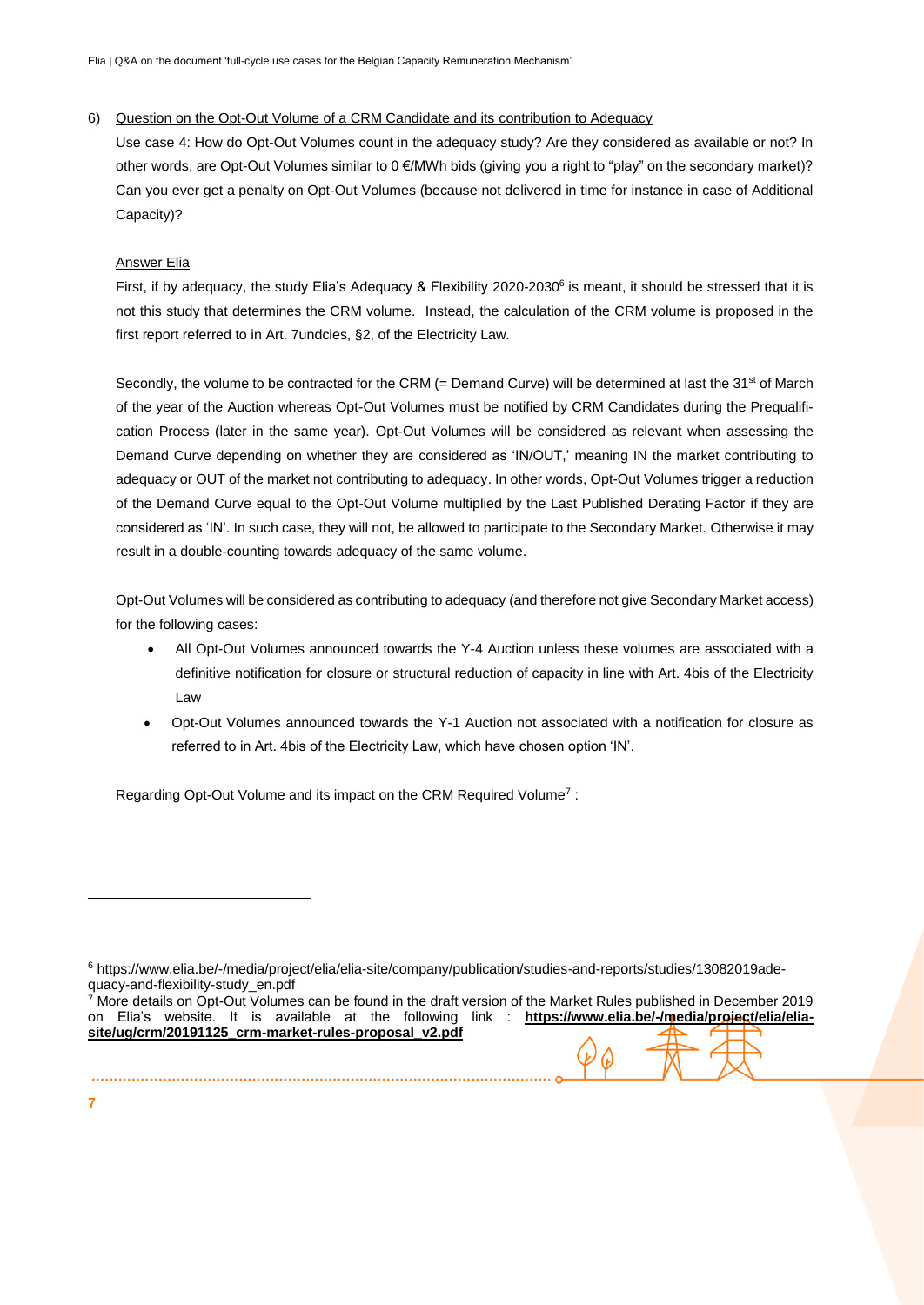#### In Y-4

- The CRM Required Volume for a Y-4 Auction shall not be reduced by the Opt-Out Volume that is associated with a definitive notification for closure or a structural reduction of capacity as referred to in Art. 4bis of the Electricity Act.
- The CRM Required Volume for a Y-4 Auction shall be reduced by a share of the Opt-Out Volume that is associated with a temporary notification for closure or a structural reduction of capacity as referred to in Art. 4bis of the Electricity Act, equal to the Opt-Out Volume multiplied by the Last Published Derating Factor.
- The CRM Required Volume for a Y-4 Auction shall be reduced by a share of the Opt-Out Volume that is not associated with a temporary or definitive notification for closure or a structural reduction of capacity as referred to in Art. 4bis of the Electricity Act, equal to the Opt-Out Volume multiplied by the Last Published Derating Factor.

#### In Y-1

- The CRM Required Volume for a Y-1 Auction shall not be reduced by the Opt-Out Volume that is associated with a definitive notification for closure or a structural reduction of capacity as referred to in Art. 4bis of the Electricity Act.
- The CRM Required Volume for a Y-1 Auction shall not be reduced by the Opt-Out Volume that is associated with a temporary notification for closure or a structural reduction of capacity as referred to in Art. 4bis of the Electricity Act.
- The CRM Required Volume for a Y-1 Auction shall be reduced by a share of the Opt-Out Volume (category 'IN') that is not associated with a temporary or definitive notification for closure or a structural reduction of capacity as referred to in Art. 4bis of the Electricity Act, equal to the Opt-Out Volume multiplied by the Last Published Derating Factor.
- The CRM Required Volume for a Y-1 Auction shall not be reduced by Opt-Out Volume (category 'OUT') that is not associated with a temporary or definitive notification for closure or a structural reduction of capacity as referred to in Art. 4bis of the Electricity Act.

For each Opt-Out Notification which results in a reduction of the CRM Required Volume, a dummy Bid shall be introduced by Elia in the auction algorithm for a volume equal to the Opt-Out Volume multiplied by the Last Published Derating Factor, at a Bid Price of 0€/MW/year, not linked to a Capacity Provider and hence not resulting in any contractual obligation.

In general, Availability Penalties are not relevant for Opt-Out Volumes since they do not result in Contracted Capacities. In case of Secondary Market Transaction(s) using part of the Opt-Out Volume not taken into account in a reduction of the demand, they may result in extra Contracted Capacities that can be subject to Availability Penalties.

 $\varphi_{\varphi}$   $\frac{1}{N}$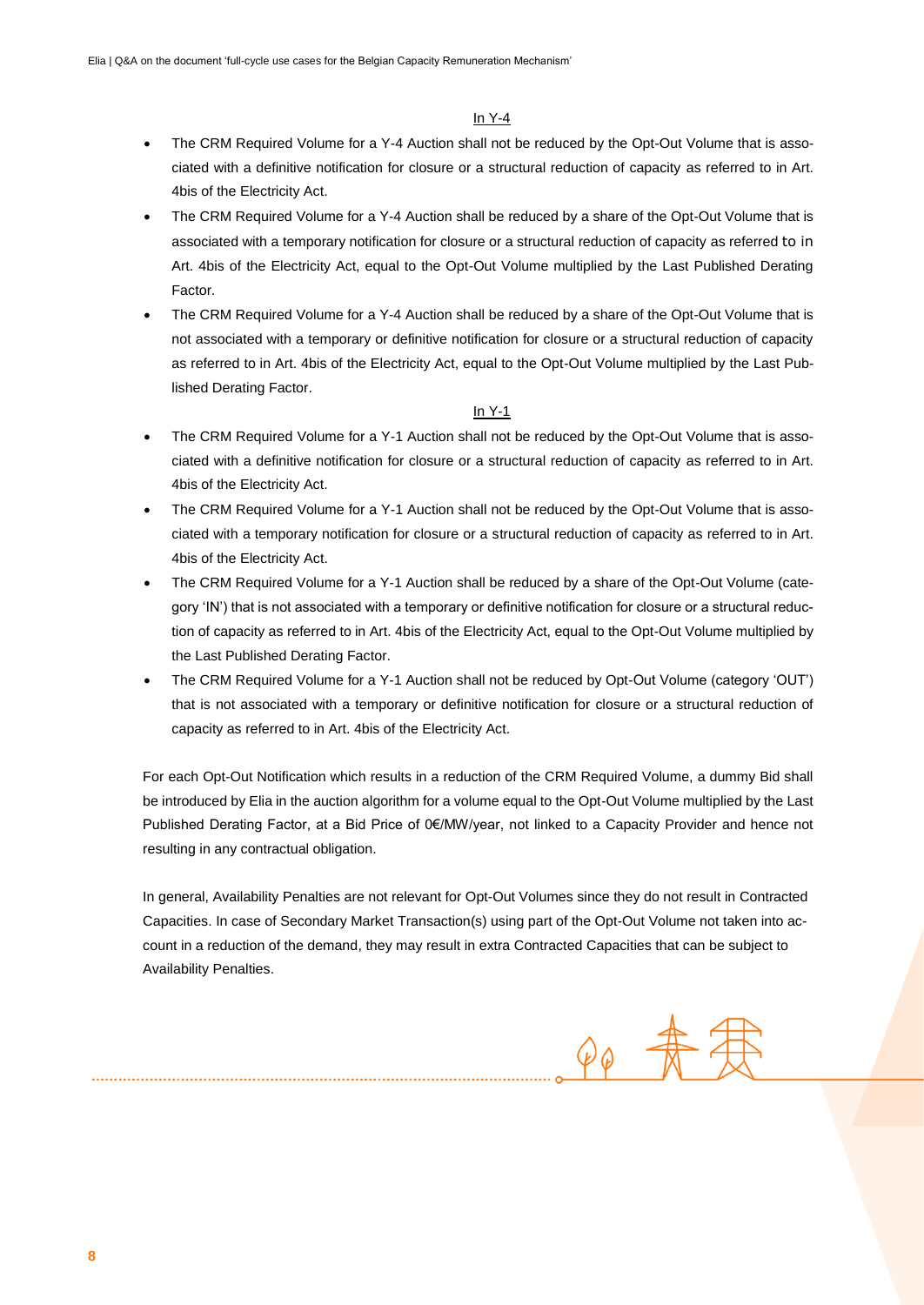#### 7) Question on the choice of the Derating Factor and its link with the SLA Hours

Use cases 2 and 4: When comparing use cases 2 and 4, a similar Derating factor of 0.3 is used despite a different amount of SLA Hours for the CMUs SLA is different (3 SLA Hours in the use case 2 VS 4 SLA Hours in the use case 4), is it correct? Why? What is then the point of offering 4 SLA Hours instead of 3 Hours of SLA for a CRM Candidate?

#### Answer Elia

The Derating Factor is directly linked to the choice by the Capacity Provider of the SLA and therefore to the amount of SLA Hours. It might as well depend on the technologies lying behind the Delivery Points. Still, it must be stated that the choice of a similar Derating Factor of 0,3 for the use cases 2 & 4 is for the sake of use cases done randomly and should be considered as any kind of particular guidance. It can indeed be assumed that the Derating Factor applicable in the use case 4 could have reached a higher value than the one applicable in the use case 2 given that the amount of SLA Hours of the use case 4 is higher than the one in the use case 2. In contrast, not only technical aspects may drive the SLA (and hence derating) choice of the Capacity Provider. Also his risk appetite may play, e.g. how much margin does he want to keep in an aggregated portfolio?

8) Question on the investment threshold in case of a CMU with various Delivery Points and its eligibility for a multiyear contract (CREG is responsible for assessing the rules related to the investment threshold)

Use case 4 : Can an aggregation of a battery with new/existing DSR (such as in use case 4) targeting a maximal Derating Factor still be eligible in terms of investment threshold for multi-years contract ? Is such aggregation of Additional and Existing Capacity eligible for a multi-year contract? Where can we find information on (mixed) investment thresholds?

#### Answer Elia

As exposed in the presentation held in the TF CRM, Elia is not responsible for the assessment of multi-year contract for the CRM. This competence belongs to the CREG. Information on the process used to define the Capacity Category of a CRM Candidate and allow him to apply for a multi-year investment can be found in the final CREG proposal for the Royal Decree setting up the investment threshold and the eligibility criteria's for investment costs in case of assignment of a Capacity to a Capacity Category<sup>8</sup>. However, a small part of the answer is that in the presence of a CMU gathering various Delivery Points like in the use case 4:

 **Based on the investment file, which must be sent by the CRM Candidate to the CREG during or before the Prequalification Process, every Delivery Point of an aggregated CMU is assigned to a Capacity Category. However, in accordance with Article 5 § 2 of the Royal Decree on Investment** 

<sup>8</sup> This document can be found at the following link: [https://www.creg.be/sites/default/files/assets/Publica](https://www.creg.be/sites/default/files/assets/Publications/Propositions/C1907FR.pdf)**[tions/Propositions/C1907FR.pdf](https://www.creg.be/sites/default/files/assets/Publications/Propositions/C1907FR.pdf)**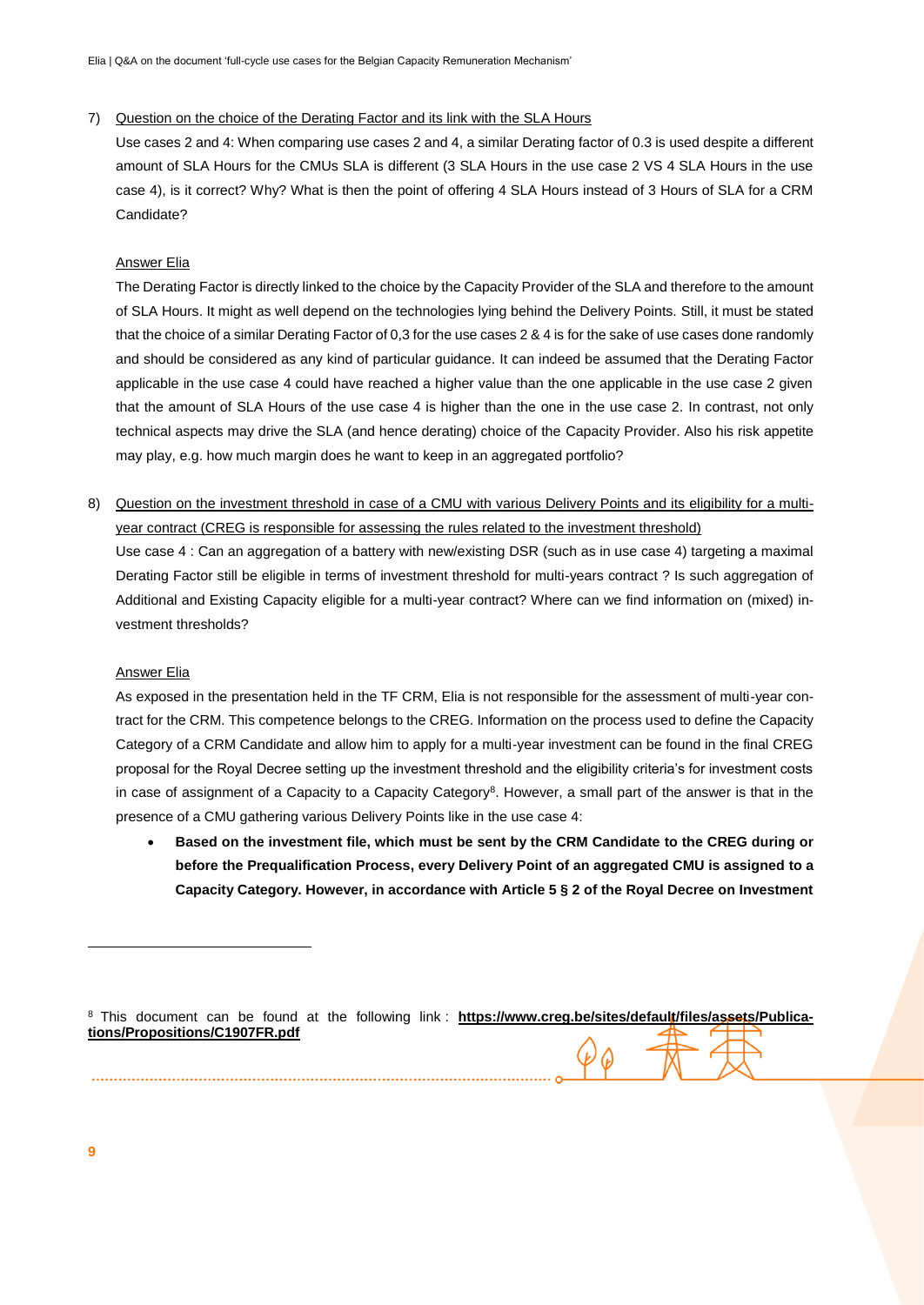**Thresholds, the aggregated CMU will receive the Capacity Category of the Delivery Point with the Capacity Category associated to the lowest Capacity Contract Duration.** 

- If one of the Delivery Points is Additional Capacity then the pool/CMU as a whole will be considered as a CMU with Additional status. However, whether the CMU has a status "Existing" or "Additional" does not have an impact on its eligibility for a multi-year Capacity Category, given that both existing and additional capacities can secure long-term Capacity Contracts, as long as the Investment Threshold is met.
- The choice of the SLA of a CMU does not have any link with its eligibility for a multi-year capacity category.
- Based on the above, the fact in itself that the use case 4 is dealing with an aggregator should not be considered as influencing the eligibility of this CMU for a multi-years contract. This will only depend on its investment file, i.e. the required level of investments compared to its Nominal Reference Power.

## 9) Question on the information related to CO<sub>2</sub> emissions of a Delivery Point to be provided during the Prequalification Process

Use case 2: the Prequalification Process of a CRM Candidate requires to provide several information for this CRM Candidate: some of them by Delivery Point, some of them for the CMU only. One of the required parameters is the CO<sup>2</sup> intensity of a DSR in the use case 2. Is it correct to assume that it is equal to 0 for a certain industrial process which has switched off?

#### Answer Elia

It is hard to consider, from an Elia perspective, if a reduction of the consumption of a Delivery Point leads to the fact that this Delivery Point can be considered as not emitting any CO<sub>2</sub>. According to an opinion on the limits of  $CO<sub>2</sub>$  emissions in the framework of Capacity Mechanisms published by ACER in December 2019<sup>9</sup>, the CMUs participating to a Capacity Mechanisms will have to meter the CO<sub>2</sub> emissions related to their Delivery Points and will have to confirm the number provided by a certified 3<sup>rd</sup> party. Some potential exceptions are quoted in ACER's opinion: eg. For a capacity under 5 MW or a technology not expected to reach the CO<sub>2</sub> emissions limits, such confirmation will not be mandatory.

These data will be checked during the Prequalification Process and will have to be provided per Delivery Point. The entity who will be responsible for the final checks of all the data related to  $CO<sub>2</sub>$  emissions provided has not exactly been determined in ACER's opinion as it is referred to a competent authority.

<sup>9</sup> This document can be found at the following link : **[https://www.acer.europa.eu/Official\\_docu](https://www.acer.europa.eu/Official_documents/Acts_of_the_Agency/Opinions/Opinions/ACER%20Opinion%2022-2019%20on%20the%20calculation%20values%20of%20CO2%20emission%20limits.pdf)[ments/Acts\\_of\\_the\\_Agency/Opinions/Opinions/ACER%20Opinion%2022-2019%20on%20the%20calcula](https://www.acer.europa.eu/Official_documents/Acts_of_the_Agency/Opinions/Opinions/ACER%20Opinion%2022-2019%20on%20the%20calculation%20values%20of%20CO2%20emission%20limits.pdf)[tion%20values%20of%20CO2%20emission%20limits.pdf](https://www.acer.europa.eu/Official_documents/Acts_of_the_Agency/Opinions/Opinions/ACER%20Opinion%2022-2019%20on%20the%20calculation%20values%20of%20CO2%20emission%20limits.pdf)**

**10**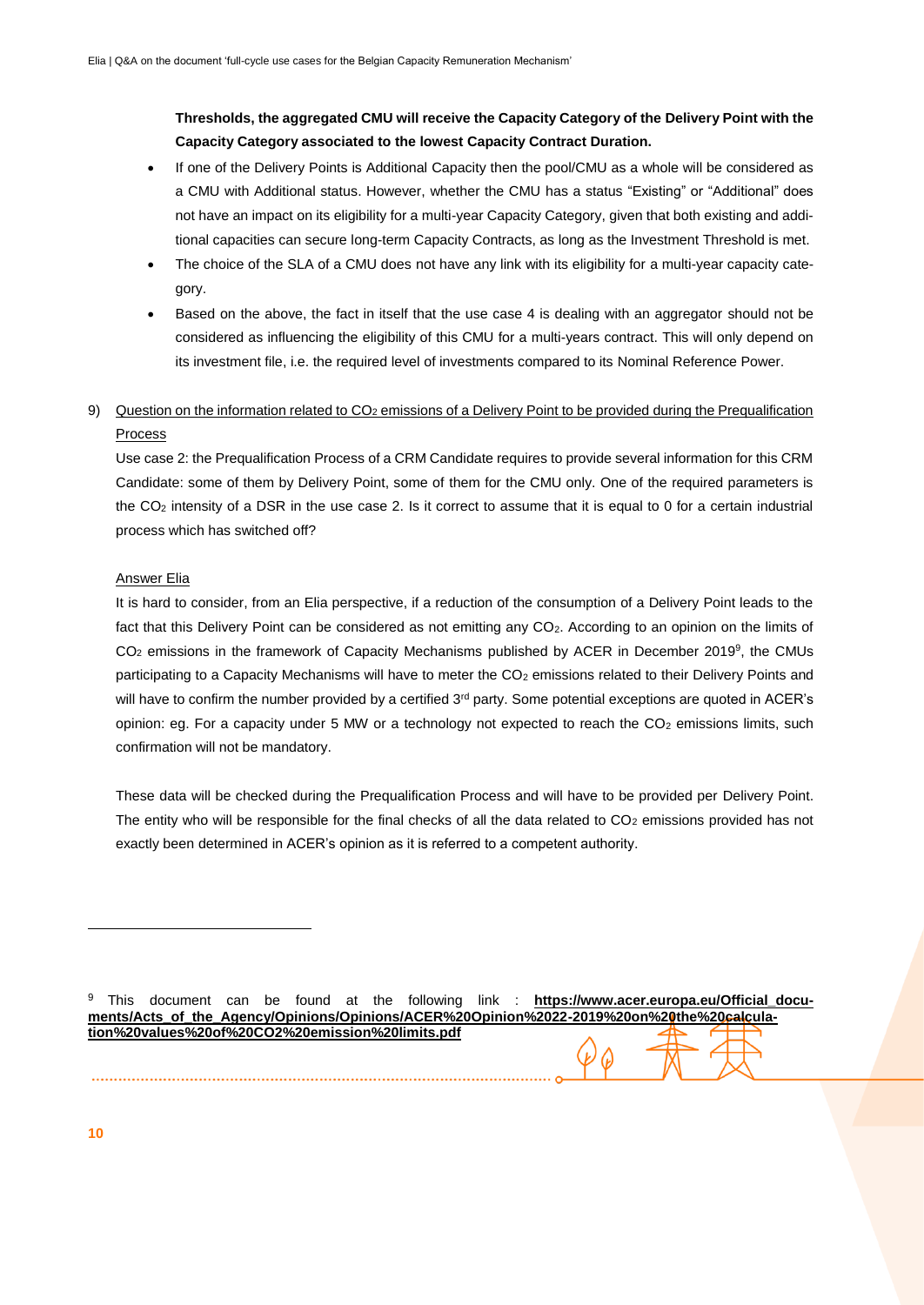The precise process flow and application, has yet to be determined for Belgium. This is not as such a competence of Elia, who in the context of the Prequalification Process especially requires the outcome of the CO2-assessment.

10) Question on the Availability penalty due to Missing Capacity discovered during the Availability Monitoring

Use case 2: Given that the determination of an Availability Penalty is based on the yearly Capacity Remuneration given for a certain Capacity. In the use case 2, should the value of 40.000  $\epsilon$  used in the formula calculating the Availability Penalty, on the page 22 of the document, be replaced by the value of 99.000 € stated used in the table on the page 20 as it is the yearly Capacity Remuneration?

#### Answer Elia

This is correct. The value of  $40.000 \in$  is here not applicable and results from a mistake. However, the Availability Penalty should be calculated with respect to the Capacity Remuneration given by MW and not the entire yearly Capacity Remuneration, It means that the value which should be used in the equation here is 22.000  $\epsilon$  and not 99.000 €.

#### 11) Question related to Availability Penalty Monthly cap in case of Availability Penalty?

Use case 2: the Availability Penalty is capped by a monthly cap. Should this cap be calculated as a 'real' monthly cap so that the yearly Capacity Remuneration is divided by 12: in the use case 2, would it be correct to calculate it as follows: 99.000/12 = 8.250 €? It is referred to 20% of the yearly Capacity Remuneration in the document, are the 20% arbitrary?

#### **Answer Elia**

The Availability Penalty is indeed capped on a monthly basis to a value equal to 20% of the yearly Capacity Remuneration<sup>10</sup> and was presented to the Taskforce on 12/11/2019<sup>11</sup> in response to the public consultation of the design note. The underlying idea behind the 20% cap of the yearly Capacity Remuneration for each month relates to keeping a high incentive for Capacity Providers to keep delivering the Capacity for which they committed in their Capacity Contract despite an Availability Penalty. If the monthly cap was just equal to the yearly Capacity Remuneration divided by 12, the cap would be much lower and the incentive to remain available as committed in terms of capacity would be smaller. Moreover, during some months with lower risks of adequacy concerns, the Capacity Remuneration could then almost been taken for granted without specific risk of having to deliver. The prevailing penalty cap creates the right incentives.

 $10$  As stated in the § 7 of the section 9.7 Availability Penalties in the draft of Market Rules published by Elia and available on Elia's website since December 2019. It is available at the following link: **[https://www.elia.be/-/media/pro](https://www.elia.be/-/media/project/elia/elia-site/ug/crm/20191125_crm-market-rules-proposal_v2.pdf)[ject/elia/elia-site/ug/crm/20191125\\_crm-market-rules-proposal\\_v2.pdf](https://www.elia.be/-/media/project/elia/elia-site/ug/crm/20191125_crm-market-rules-proposal_v2.pdf)**

<sup>11</sup> See presentation 'Availability Obligations and Penalties' on the Elia website: **[https://www.elia.be/-/media/pro](https://www.elia.be/-/media/project/elia/elia-site/ug/crm/tf-crm/02_20191112_tfcrm8_availability-obligations-design-modifications.pdf)[ject/elia/elia-site/ug/crm/tf-crm/02\\_20191112\\_tfcrm8\\_availability-obligations-design-modifications.pdf](https://www.elia.be/-/media/project/elia/elia-site/ug/crm/tf-crm/02_20191112_tfcrm8_availability-obligations-design-modifications.pdf)**